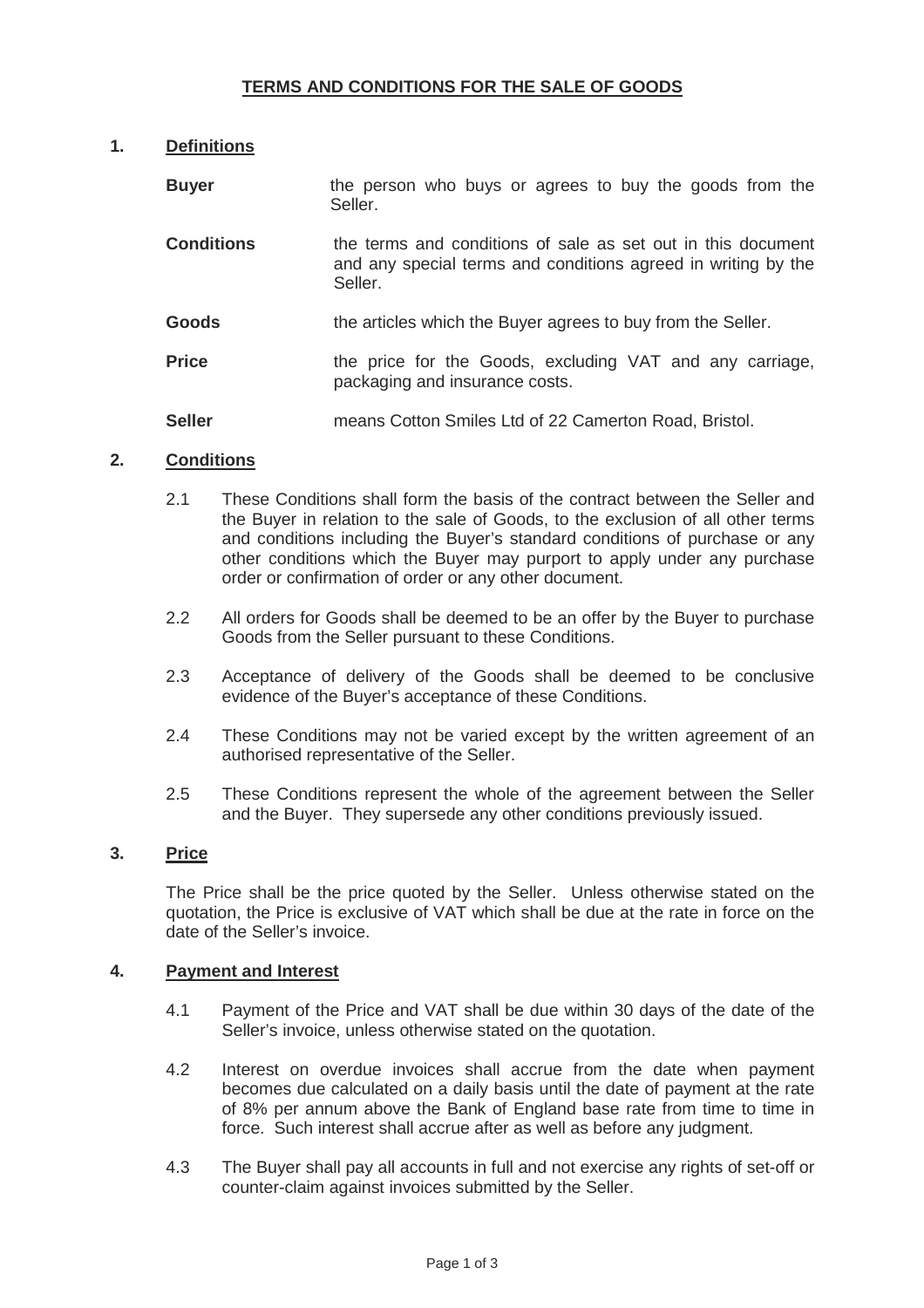# **5. Goods**

The quantity and description of the Goods shall be as set out in the Seller's quotation.

# **6. Quantity variation**

The Seller shall be deemed to have fulfilled the contract by delivery of a quantity within 5% plus or minus of the quantity of printed goods ordered and the Buyer will be charged at the contract rate for the quantity delivered.

## **7. Warranties**

The Seller warrants that the Goods will at the time of delivery correspond to the description given by the Seller in the confirmation of order. Except where the Buyer is dealing as a consumer (as defined in section 12 of the Unfair Contract Terms Act 1977), all other warranties, conditions or terms relating to fitness for purpose, quality or condition of the Goods are excluded.

### **8. Delivery of the Goods**

- 8.1 Delivery of the Goods shall be made to the Buyer's address. The Buyer shall make all arrangements necessary to take delivery of the Goods on the day notified by the Seller for delivery.
- 8.2 The Seller undertakes to use its reasonable endeavours to despatch the Goods on an agreed delivery date, but does not guarantee to do so. Time of delivery shall not be of the essence of the contract.
- 8.3 The Seller shall not be liable to the Buyer for any loss or damage whether arising directly or indirectly from the late delivery or short delivery of the Goods. If short delivery does take place, the Buyer undertakes not to reject the Goods but to accept the Goods delivered as part performance of the contract.
- 8.4 If the Buyer fails to take delivery of the Goods on the agreed delivery date or, if no specific delivery date has been agreed, when the Goods are ready for despatch, the Seller shall be entitled to store and insure the Goods and to charge the Buyer the reasonable costs of so doing.

### **9. Acceptance of the Goods**

- 8.1 The Buyer shall be deemed to have accepted the Goods 48 hours after delivery to the Buyer.
- 8.2 The Buyer shall carry out a thorough inspection of the Goods within 48 hours of delivery and shall give written notification to the Seller within 5 working days of delivery of the Goods of any defects which a reasonable examination would have revealed.
- 8.3 Where the Buyer has accepted, or has been deemed to have accepted, the Goods the Buyer shall not be entitled to reject Goods which are not in accordance with the contract.